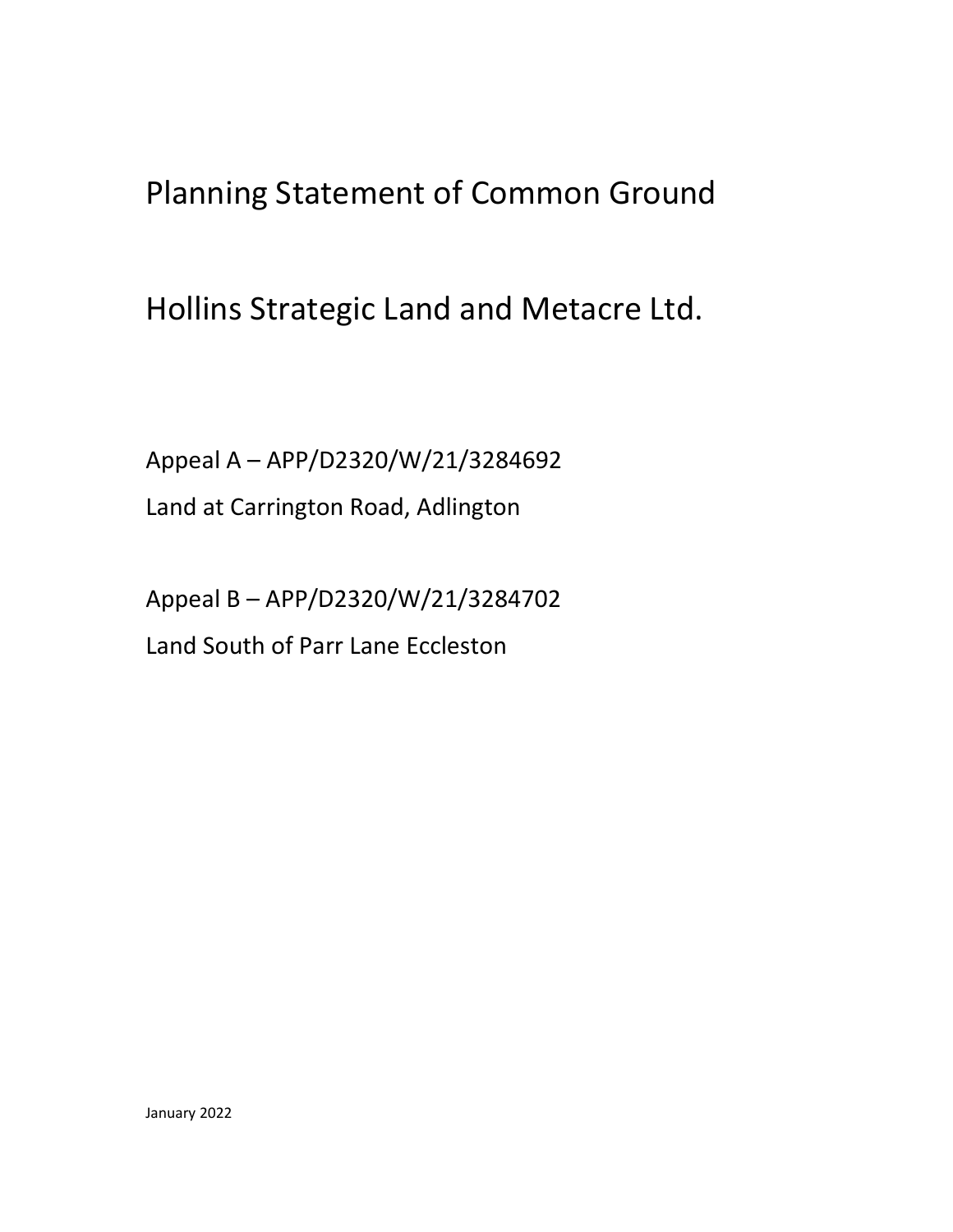## 1. Introduction

- 1.1. This Statement of Common Ground has been prepared jointly by De Pol Associates on behalf of Metacre Ltd and Sedgwick Associates on behalf of Hollins Strategic Land and Chorley Council.
- 1.2. The Statement relates to appeals against the Council's refusal of outline planning applications for Land at Carrington Road Adlington for up to 25 dwellings (Appeal A) and land south of Parr Lane, Eccleston for up to 34 dwellings (Appeal B).
- 1.3. This SoCG sets out the areas of Common Ground and matters of dispute between parties and should be read in conjunction with the five year housing land supply SoCG also pertinent to these appeals. The Statement is prepared as follows:
	- Appeal A land at Carrington Road
	- Appeal  $B -$  land south of Parr Lane
	- Areas of Agreement
	- Areas of Disagreement
- 1.4. In relation to Appeal B it is agreed between the appellant and the Chorley Council that the description of development is amended from :

outline planning permission (with all matters reserved) for the development of land off Parr Lane, Eccleston for up to 34 dwellings and associated infrastructure (including 30% affordable housing)

to

outline planning permission (with all matters reserved) for the development of land off Parr Lane, Eccleston for up to 34 dwellings and associated infrastructure (including 35% affordable housing)

It is agreed that the above is the description upon which the application was assessed, and the Committee refused the application.

# 2. Appeal A – Land at Carrington Road

- 2.1 The application for Appeal A was submitted by Sedgwick Associates on behalf of Hollins Strategic Land. The application sought outline planning permission (specifying the access point) for the development of up to 25 dwellings and associated infrastructure (including 35% affordable housing). All matters are reserved save for access.
- 2.2 The application was received on  $9<sup>th</sup>$  November 2020 referenced 20/01200/OUTMAJ. The application was reported to Committee on 12 April 2021 with a recommendation for refusal.

## Description of the Site

2.3 The application site is 0.85 ha in extent and forms part of a wider parcel of land designated as Safeguarded Land under Chorley Local Plan 2012 – 2026 policy BNE3 (BNE3.3 North of Bond's Lane, Adlington), with the north/north-western section of the site falling within the Green Belt. The site consists of relatively flat undeveloped grassland. The site is bordered by allotment gardens to the east with fields beyond, residential properties to the south east and south west (Stonor Road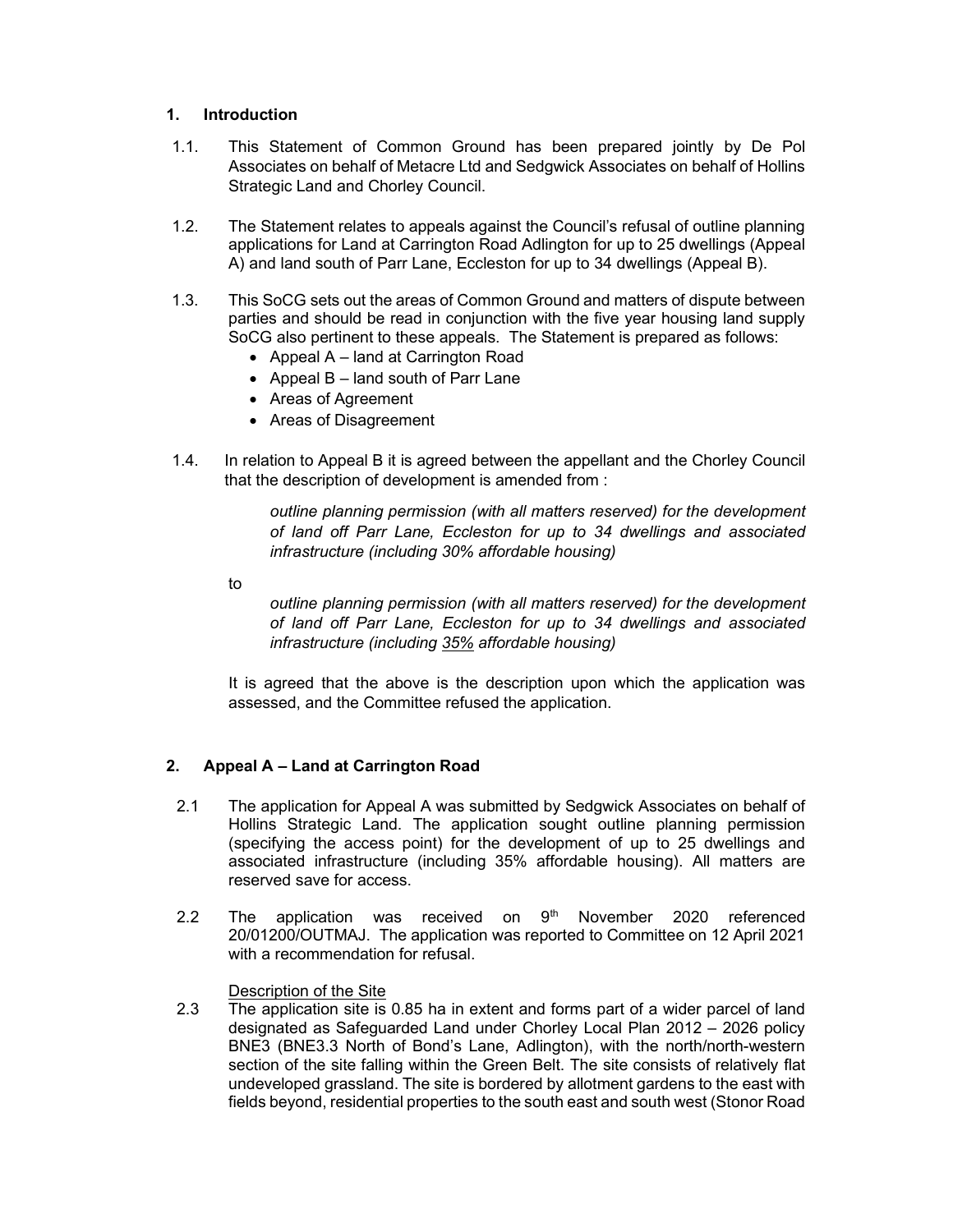and Carrington Road), an active sand quarry off the north western site boundary beyond the Public Right of Way (FP11) that runs along the urban edge and north western boundary of the site.

2.2 Vehicular access into the site is proposed along the existing Carrington Road, which is an adopted residential access road. Pedestrian and cycle access is also proposed from the southern corner of the site along Stonor Road, which links via Bonds Lane to Park Road and thence eastwards over the Leeds and Liverpool Canal Bridge to Adlington town centre and the railway station.

#### Description of the Area

- 2.3 The site lies adjacent to a residential area and is about 500m east of Adlington centre and railway station. The Leeds and Liverpool Canal runs between the site and Adlington centre and this includes a marina, boat launching ramp, car parking and other facilities.
- 2.4. Policy 1 (Locating Growth) of the adopted Core Strategy identifies Adlington as an Urban Local Service Centre. The site sits outside but adjoining the Settlement Area as per Chorley Local Plan Policy V2.

Planning History

- 2.5. 17/00411/OUTMAJ Decision: refused Decision Date: 13 September 2017 Description: Outline application for residential development for up to 25 dwellings with all matters reserved save for access from Carrington Road
- 2.6. 18/00863/OUTMAJ Decision: refused Decision Date: 6 November 2018 Description: Outline application for residential development for up to 25 dwellings with all matters reserved save for access from Carrington Road Appealed: Ref APP/D2320/W/19/3228123, dismissed 31 July 2019

Reasons for Refusal

- 2.7. The application was refused by the planning committee for the following reasons:
	- 1. The proposed development would be located within an area of Safeguarded Land as defined by the Chorley Local Plan 2012 - 2026. Chorley has a five year housing land supply as required by the National Planning Policy Framework. The proposal therefore conflicts with policy BNE3 of the Chorley Local Plan 2012 - 2026. It is not considered that there are material considerations put forward in favour of the development are sufficient to outweigh the presumption against it.
	- 2. The application site is proposed in isolation from the wider site allocation BNE3.3 of the Chorley Local Plan 2012 -2026 and, therefore, leads to a piecemeal approach to the development of the wider site which results in an unsustainable form of development. It fails to consider patterns of movement and connectivity which means that the development does not integrate or function well with the surrounding area. The proposal does not, therefore promote sustainable transport options for people or secure a high-quality inclusive design. The proposal is, therefore, contrary to policy 17 of the Central Lancashire Core Strategy 2012, policy ST1 of the Chorley Local Plan 2012 - 2026 and the National Planning Policy Framework.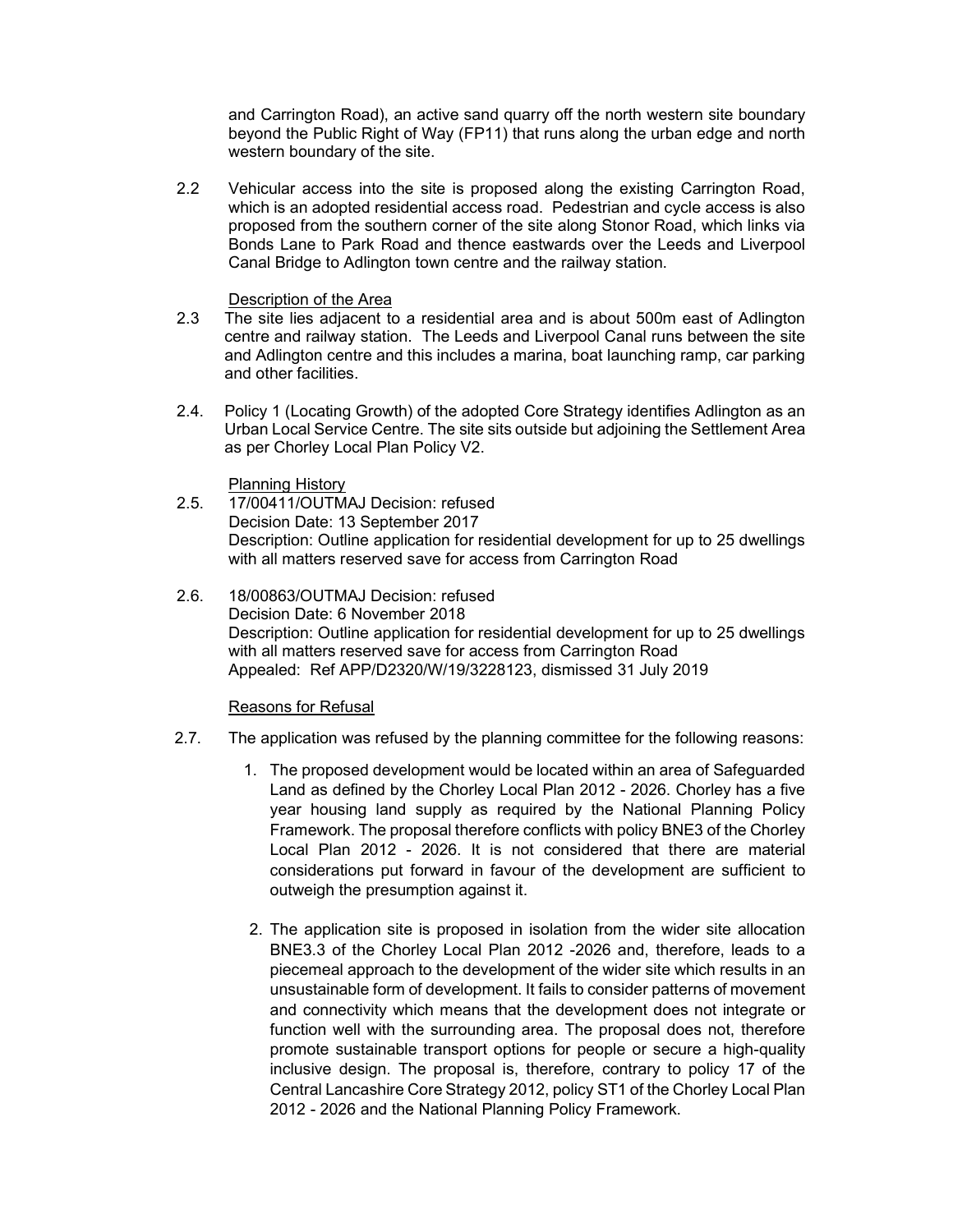- 3. The proposed development would be inappropriate development in the Green Belt and, therefore, harmful by definition. There would also be other harm through encroachment. It is not considered that there are very special circumstances to overcome the definitional harm to the Green Belt and additional harm caused through encroachment. The proposal is therefore contrary to the National Planning Policy Framework.
- 2.8. The Council, in their Statement of Case (SoC), has confirmed that reasons for refusal numbers 2 and 3 above are not being pursued.

### Section 106 Agreement

2.9. A Section 106 agreement will make provision for 35% on-site affordable housing, £134/dwelling for children and young people's provision, £1,467/dwelling for improvement of parks and gardens, £557/dwelling for natural and semi-natural greenspace enhancement, £15/dwelling for allotments and £1,599/dwelling for playing pitches. . On-site amenity greenspace will be provided and therefore a maintenance contribution of £17,500 required for a 10 year period will be paid unless private maintenance is proposed and secured. A contribution towards the provision of 4 secondary education school spaces is required at a cost of £92,247.00, subject to recalculation based on bedrooms achieved at reserved matters stage.

## 3. Appeal B – Land South of Parr Lane

- 3.1. The application for Appeal B was submitted by De Pol Associates Ltd on behalf of Metacre Ltd. The application sought outline planning permission (with all matters reserved) for the development of land off Parr Lane, Eccleston for up to 34 dwellings and associated infrastructure (including 30% affordable housing). The provision of affordable housing was amended to 35% before the application was reported to committee.
- 3.2. The application was received on  $6<sup>th</sup>$  November 2020 referenced. 20/01193/OUTMAJ. The application was reported to committee on 12th April 2021 with a recommendation for refusal.

#### Site Description

3.3. The site comprises circa 1.5 ha of undeveloped grassland on the north eastern edge of Eccleston. The application site forms part of a wider parcel of land designated as Safeguarded Land under Chorley Local Plan 2012-2026 policy BNE3 (BNE3.8 Between Bradley lane and Parr Lane, Eccleston). The appeal site is the only part of the Safeguarded Land not identified as existing open space. The site is currently used as grazing land and is bound on all four sides with a combination of shrub, broken hedgerows and scattered tree planting. None of these are subject of tree preservation orders. A drainage ditch runs along the eastern site boundary and a small stable building is located to the north east of the site. Access is off Parr Lane.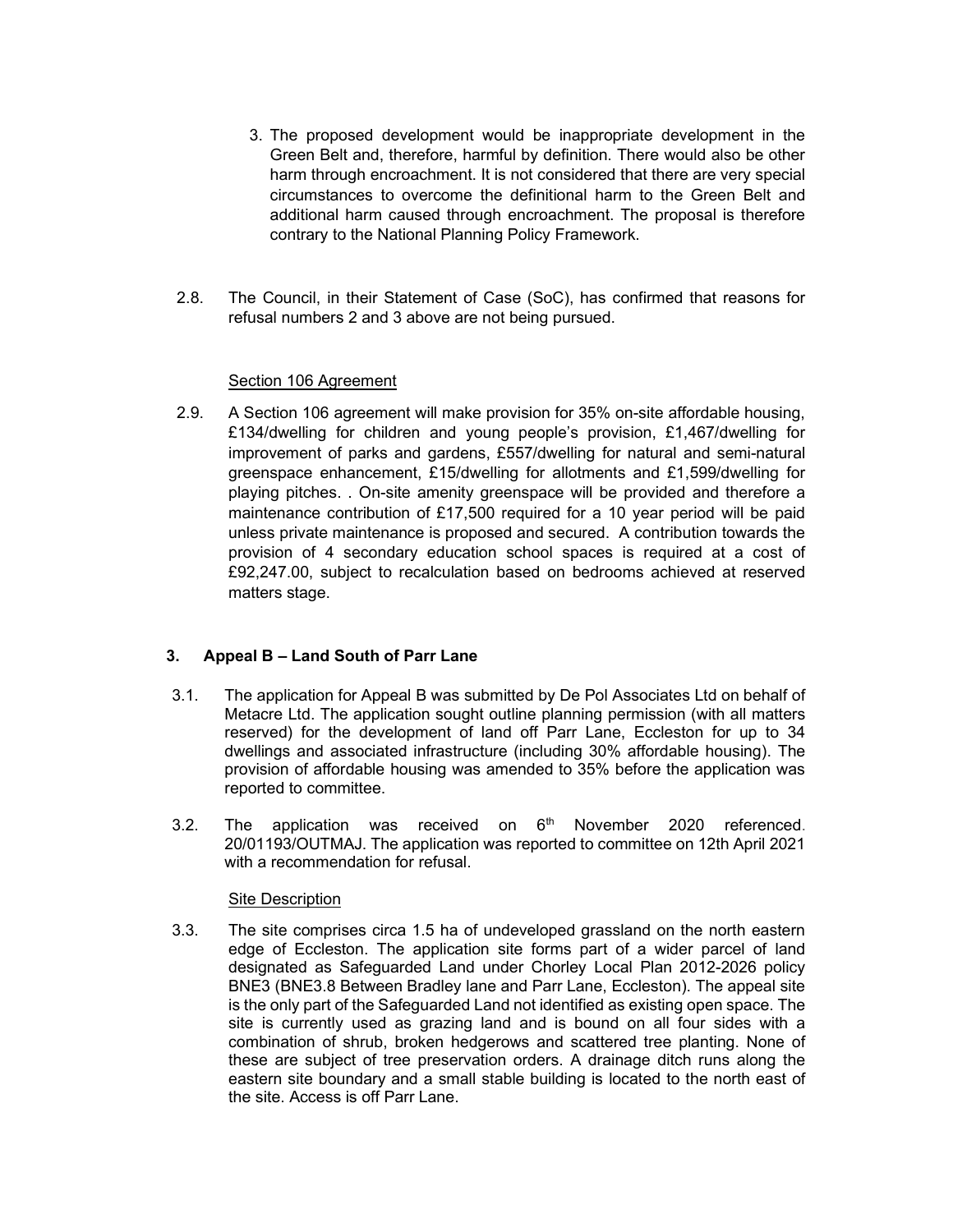3.4. The site lies to the south of Parr Lane, which runs east-to-west across the northern boundary of the site. The western site boundary immediately adjoins the side and rear gardens of existing residential properties, beyond which is the wider settlement of Eccleston. The southern site boundary adjoins Eccleston recreational ground, which comprises a series of playing pitches and equipped play provision. Beyond the eastern site boundary are open fields and an area of mature woodland separated by a ditch.

### Description of the Area

- 3.5. The appeal site is located in the north east of the settlement of Eccleston, a settlement centrally located within the Chorley Local Authority Area. The settlement is east of the M6 and is accessed via the B5250, the main road which runs north to south through the village connecting to Coppull to the south and Ulnes Walton and Leyland beyond to the north.
- 3.6. Eccleston is designated as a Rural Local Service Centre as defined in the adopted Central Lancashire Core Strategy (Policy 1). The site sits outside the Settlement Area as defined on the adopted Chorley Local Plan Policy Map. Overall the settlement is predominantly residential in character with commercial uses focused around the Carrington Centre which comprises a shopping precinct and other associated services including convenience store, post office and Library which is a short distance from the appeal site.

### Planning History

- 3.7. The relevant planning history for the site is as follows:
	- Outline application (with all matters reserved) for erection of up to 33 dwellinghouses and the provision of community allotments 17/00792/OUTMAJ – refused 7 August 2017

## Reason for Refusal

3.8. The application was refused on 12 April 2021 by Chorley Planning Committee for the following reason:

> The proposed development would be located within an area of Safeguarded Land as defined by the Chorley Local Plan 2012-2026. Chorley has a five year housing land supply as required by the National Planning policy Framework. The proposal therefore conflicts with Policy BNE3 of the Chorley Local Plan 2012-2026. It is not considered that there are material considerations put forward in favour of the development are sufficient to outweigh the presumption against it.

## Section 106 Agreement

3.9. A Section 106 agreement will make provision for 35% on-site affordable housing, the future management of the proposed public open space and habitat areas, natural and semi-natural greenspace contribution at £577/dwelling and £1,599/dwelling for paying towards the improvement of existing playing pitches. A financial contribution of £73,304 would be required based on the number of units proposed (34 units). Should private maintenance of amenity greenspace not be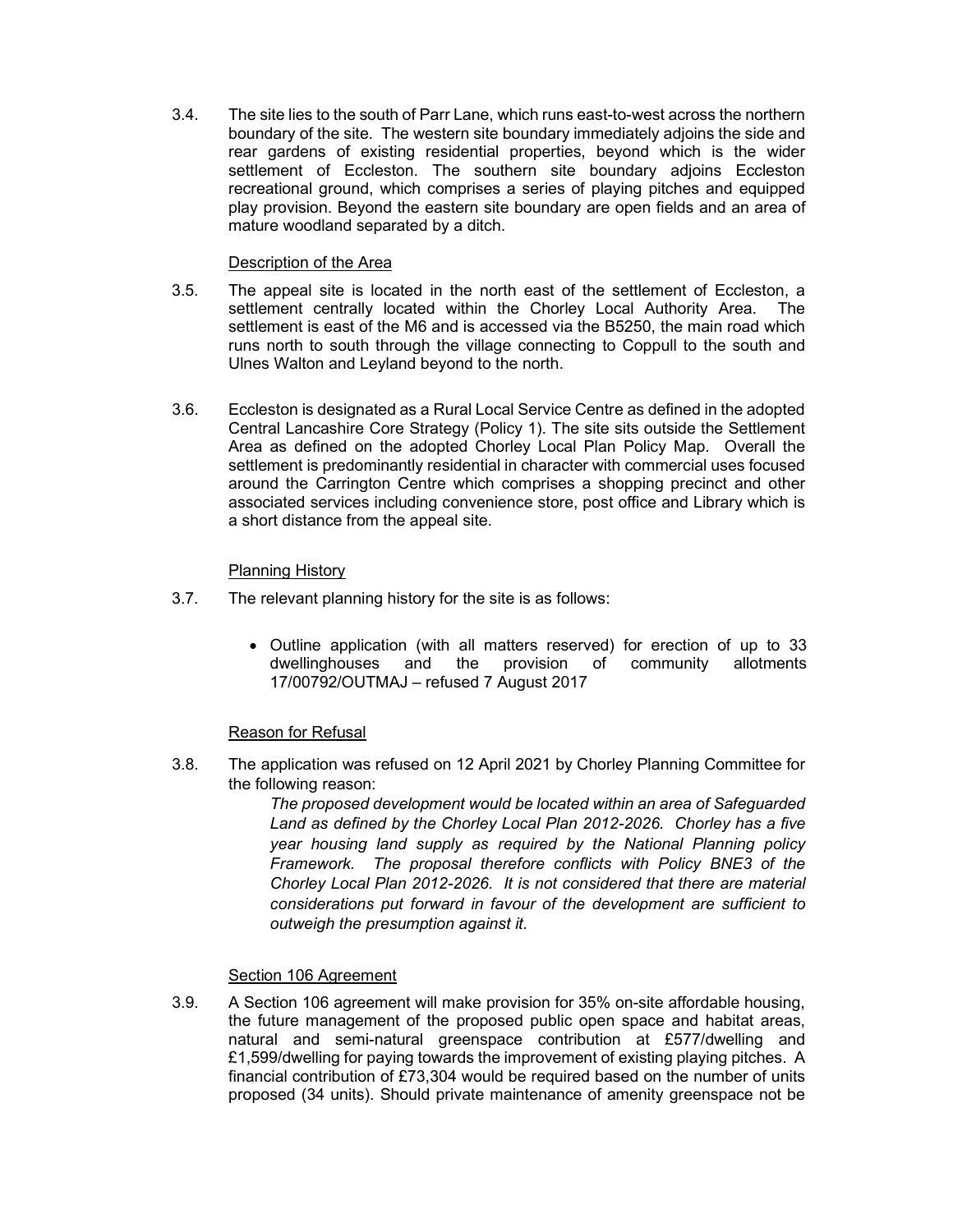proposed, a further £23,800 will be required to be accommodated in the Section 106 agreement; totalling £97,104.

### 4. Development Plan Documents

- 4.1. The adopted Development Plan comprises:
	- The Central Lancashire Core Strategy (CS) which was adopted in July 2012 and covers the period 2010-2026. This is a joint Core Strategy between Preston City Council, South Ribble Borough Council and Chorley Borough Council and covers the three administrative boundaries, which form a single housing market area (HMA). It sets out the strategic policies for the HMA.
	- Chorley Local Plan 2012-2026 (Site Allocations and Development Management Policies Development Plan Document), which was adopted in July 2015 and allocates land to meet the development needs of Chorley to achieve the vision set out in the CS. It also sets out development management policies for the Authority Area.
	- Joint Lancashire Minerals and Waste Local Plan
- 4.2. There are no neighbourhood plans associated with either appeal site.
- 4.3. The Parr Lane appeal is not within an area of mineral safeguarding, but much of Carrington Road appeal site is within a minerals safeguarding area. Policy M2 of the Minerals and Waste Plan is relevant to the Carrington Road appeal.
- 4.4. The relevant policies of the adopted Central Lancashire Core Strategy (CS) comprise:
	- Policy 1: Locating Growth
	- Policy 4: Housing Delivery
	- Policy 5: Housing Density
	- Policy 7: Affordable Housing and Special Needs Housing
	- Policy 14: Education
	- Policy 17: Design of New Buildings
	- Policy 22: Biodiversity and Geodiversity
	- Policy 27: Sustainable Resources and New Developments
	- Policy 29: Water Management
- 4.5. The relevant policies of the Adopted Chorley Local Plan 2012-2026: Site Allocations & Development Management Policies comprise:
	- Policy V2: Settlement Areas
	- Policy ST1: Provision or Improvement of Footpaths, Cycleways, Bridleways and their Associated Facilities in Existing Networks and New **Developments**
	- Policy ST4: Parking Standards
	- Policy HS4A: Space Requirements in New Housing Developments
	- Policy HS4B: Play Pitch Requirements in New Housing Developments
	- Policy BNE1: Design Criteria for New Development
	- Policy BNE3: Areas of Land Safeguarded for Future Development Needs
	- Policy BNE9: Biodiversity and Nature Conservation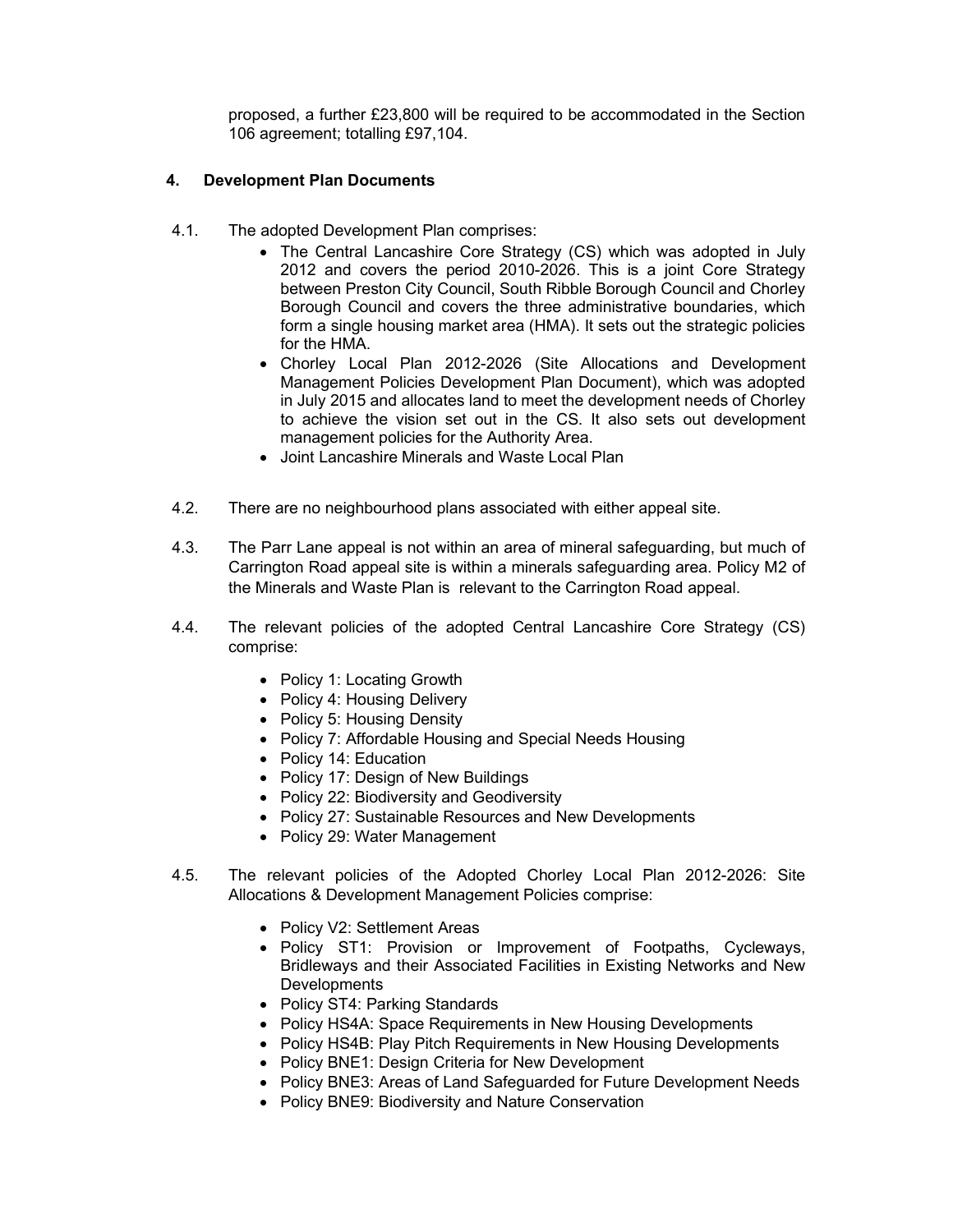- Policy BNE10: Trees
- 4.6. The three Central Lancashire Authorities are currently undertaking a review of the development plan(s) for the area and are working towards the preparation of a Joint Central Lancashire Local Plan (CLLP). This will be a single planning document containing the Councils' vision and objectives. This is at an early stage of production with the stage 1 consultation on Issues & Options (I&O19) having closed in February 2020. The stage 2 Preferred Options was expected to be published for consultation before the end of 2021, however this has been delayed due to Covid-19. Currently the authorities intend to submit the CLLP to the Planning Inspectorate for examination in March 2023, with its adoption anticipated at the end of 2023. The most recent published plan period for the CLLP starts in 2021.

## 5. Areas of Agreement

## Technical Matters

- 5.1. Each of the appeal sites comprises Grade 3 agricultural land. It is not known whether this comprises best and most versatile agricultural land.
- 5.2. There is agreement that both appeal sites can be accessed safely (subject to mitigation) and there is no objection from the local highways authority subject to conditions.
- 5.3. The level of trips generated by the proposals can be acceptably accommodated within both the local and strategic road networks.
- 5.4. Neither of the appeal sites form part of a statutory or non-statutory designated site for nature conservation, nor would the appeal proposals detrimentally affect a statutory or non-statutory designated site.
- 5.5. Neither appeal site falls within an Air Quality Management Area (there are none within Chorley) and the development would not have an unacceptable impact on air quality.
- 5.6. Both appeal sites are located within Flood Zone 1 and it is agreed that surface water can be appropriately managed through detailed design to avoid an increased risk of flooding on and off site.
- 5.7. There is no objection in principle from United Utilities.

#### Design and Layout

- 5.8. Whilst both appeals are in outline (with all matters reserved excluding access), it is agreed a suitably detailed scheme could be secured for each site at Reserved Matters stage in compliance with relevant development plan / NPPF policy on layout and design.
- 5.9. Both appeal proposals represent an efficient use of land, comprising an acceptable density of development.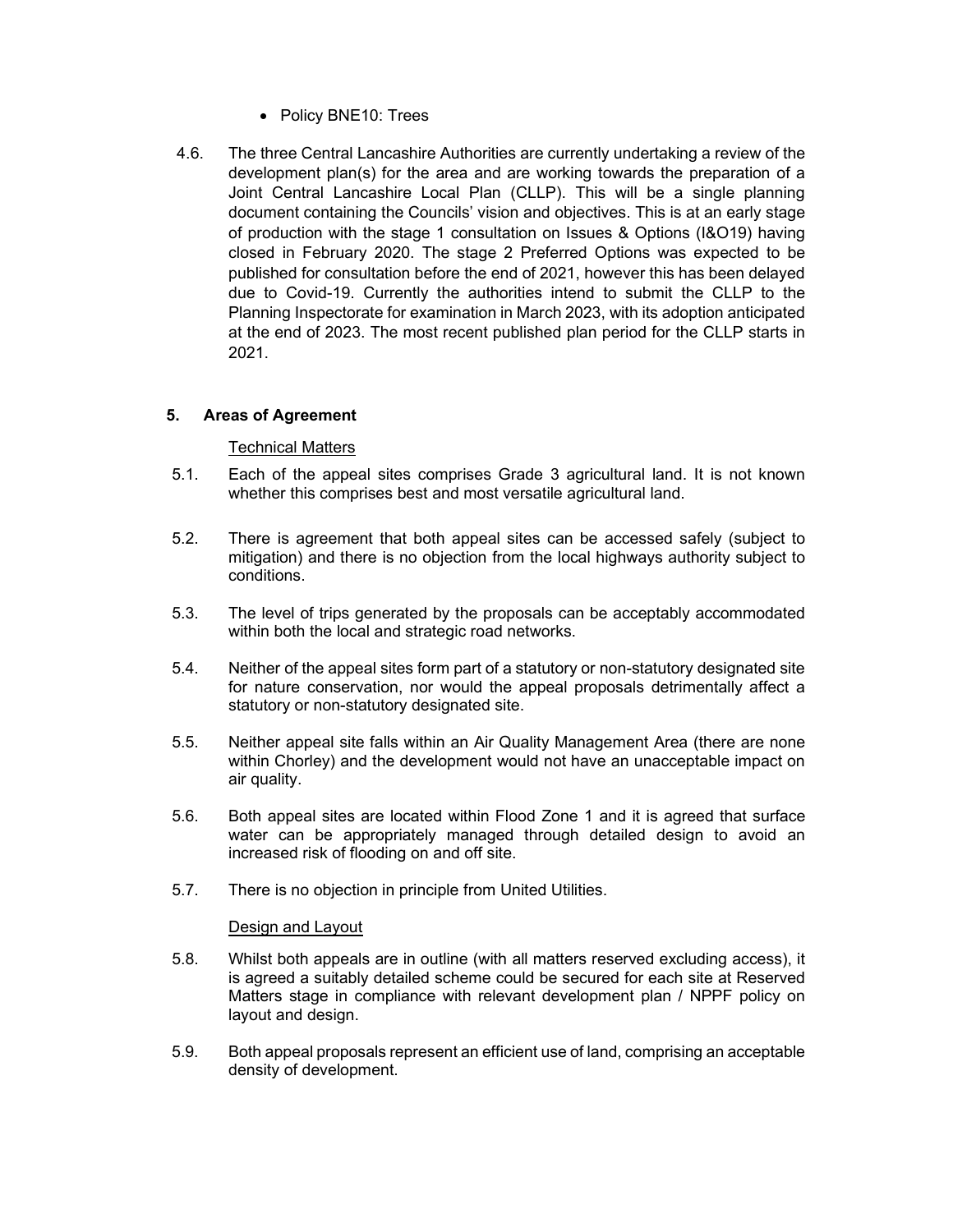- 5.10. Subject to the provision of an acceptable layout and design at Reserved Matters stage, it is expected that both appeal proposals would be able to incorporate a satisfactory amount of green/open space at reserved matters stage in line with policy.
- 5.11. It is agreed that a satisfactory Reserved Matters scheme could be designed on each of the sites to avoid unacceptable impacts on the amenities of neighbouring properties, including matters relating to privacy, overlooking, loss of light and overshadowing.

### **Accessibility and Sustainability**

- 5.12. The appeal sites are sited adjacent to their respective settlements and the proposed developments would be located in a sustainable location within walking distance of existing facilities.
- 5.13. The appeal sites are within reasonable walking distance of bus stops and are accessible to modes of transport other than the private car.
- 5.14. Overall it is agreed that both appeal sites are located in accessible, sustainable locations within walking distance of services, facilities and public transport.

#### Landscape

5.15. It is agreed that subject to acceptable layout and design, including retention of key landscape features where applicable, neither scheme would have an unacceptable impact on the landscape character or landscape features

#### Development Plan Policy and Emerging Plan

- 5.16. It is agreed that whilst there is conflict, in respect of both appeals, with Policy BNE3 of the Chorley Local Plan the proposal complies with the other adopted development plan policies referred to in section 4 of this SoCG.
- 5.17. It is agreed that, in the context of NPPF paragraph 11 d) the most important policies for the determination of the appeal are CS Policy 1, CS Policy 4 and Chorley Local Plan Policy BNE3.
- 5.18. It is common ground that the effect of the Safeguarded Land and Green Belt policies is to ensure the longevity of Green Belt boundaries and safeguard for future development needs beyond the plan period.
- 5.19. It is agreed that the approval of the appeal proposals would not conflict with paragraphs 49 and 50 of NPPF in that i) the plan has not reached an advanced stage and ii) the appeal proposals are not of a scale which would result in the predetermination of decisions about the overall scale, location or phasing of new development in the emerging plan.
- 5.20. It is agreed that both sites are suggested for residential development in the emerging Local Plan, Annex 1, however, these are subject to further assessment and may change. The Council will be reviewing all proposed land releases through the Local Plan process, and each site will be subject to evaluation against the emerging suite of evidence to support a robust local plan for the next 15-20 years. It is agreed that the emerging Local Plan identifies all but one of the Safeguarded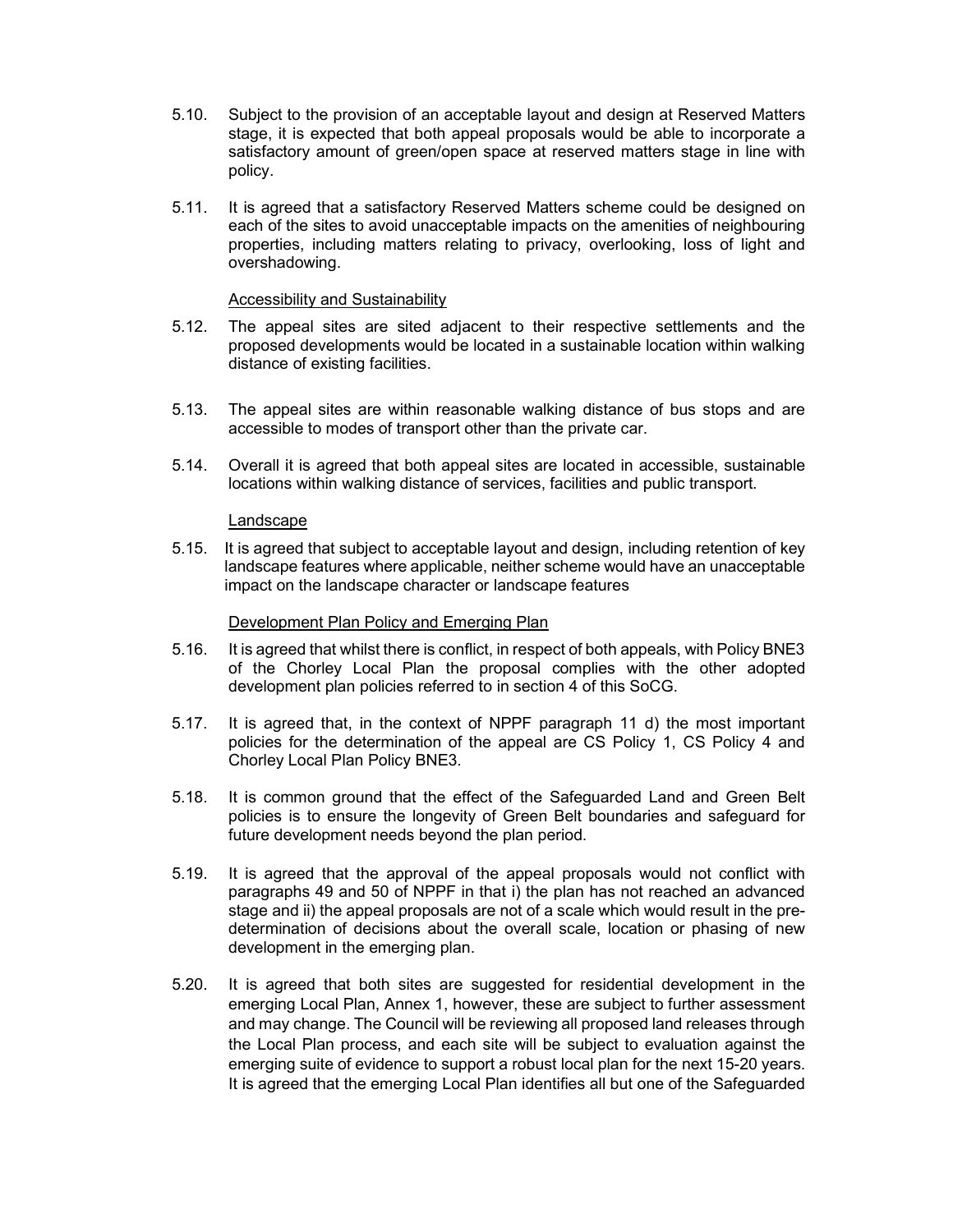sites as suggested sites for housing development, but their allocation is not proposed at this stage.

- 5.21. It is agreed that some Safeguarded Land will be required to be released to meet the housing needs of Chorley over the next plan period.
- 5.22. It is agreed between the parties that, having regard to paragraph 11d (i) and footnote 7 of the NPPF, there are no specific and relevant policies in the Framework (in relation to footnote 7) which provide a clear reason for refusing the developments proposed.
- 5.23. It is agreed that if the Council cannot demonstrate a five year housing land supply, the most important policies for the determination of the appeals are out of date by the provisions of paragraph 11d (ii) and footnote 8 of the framework.

### 6. Benefits of the appeal proposals

- 6.1. Both appeal proposals will deliver affordable housing in accordance with policy at 35 percent. It is agreed that there is a substantial need for affordable housing.
- 6.2. It is agreed that both appeals will contribute towards the delivery and choice of market housing which will generate social and economic benefits.
- 6.3. It is agreed that the appeal developments would have economic benefits in helping support local services, generating direct stimulus to the local economy and indirect benefits to local enterprise requiring a local labour force during the construction period.
- 6.4. It is agreed that small and medium sized sites make an important contribution to meeting the housing requirement of an area. It is agreed that the appeal sites are medium sized.
- 6.5. There may be environmental benefits through the potential for biodiversity enhancement.

#### 7. Areas of Disagreement

- 7.1. Whether policies in the Development Plan, most important for determining the appeal are "out-of-date".
- 7.2. Whether the NPPF Paragraph 11 'tilted balance' is engaged.
- 7.3. Whilst paragraph 5.19 above is agreed the relevance and/or weight is not agreed.
- 7.4. Whether there are material considerations which outweigh the conflict with the development plan irrespective of whether the 'tilted balance' is engaged.